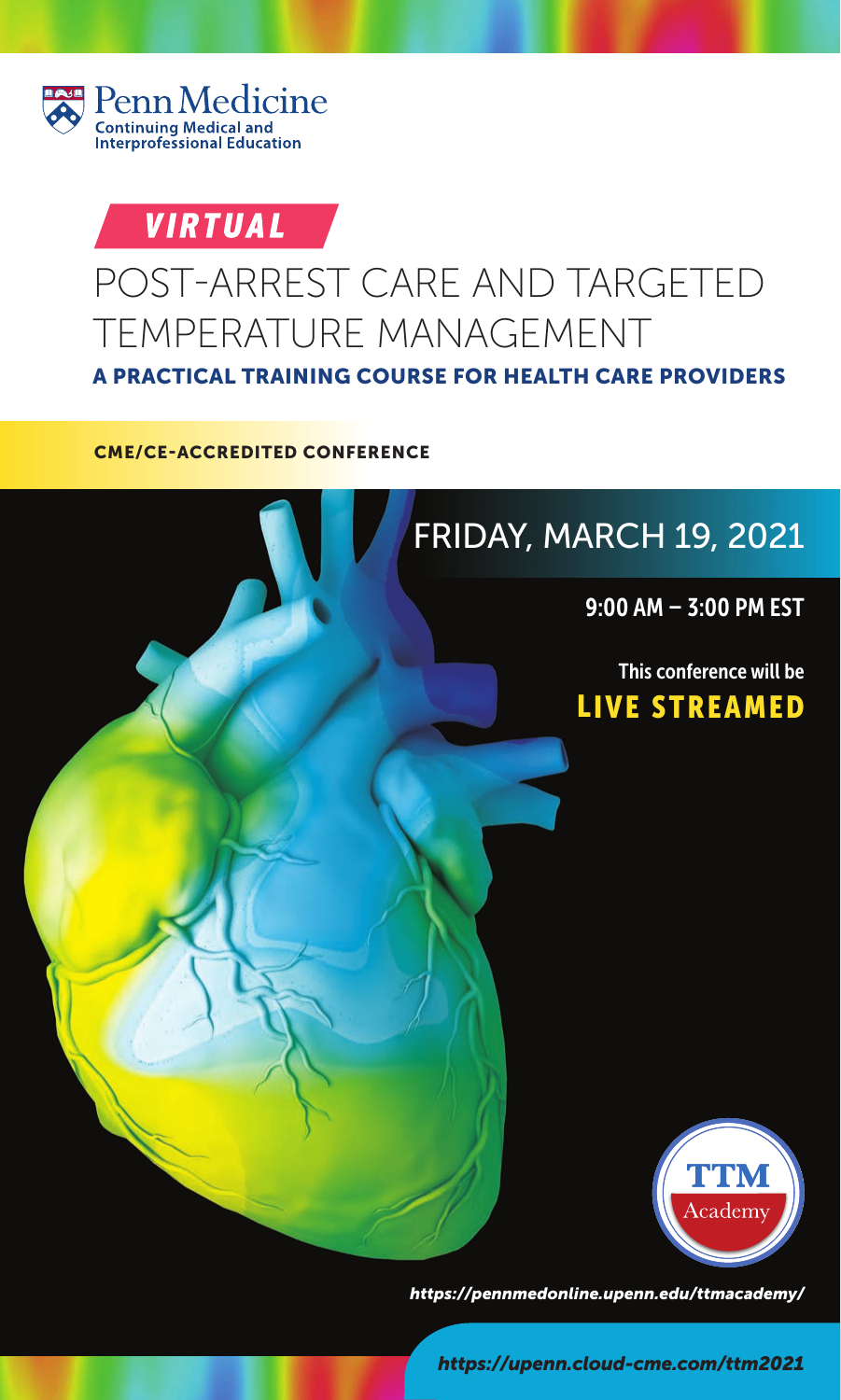# PROGRAM OVERVIEW & TARGET AUDIENCE

The purpose of this educational activity is to educate relevant care providers on emergency care of cardiac arrest patients, most specifically to teach about post-arrest care, including the use of targeted temperature management, cardiac catheterization, internal cardiac defibrillator (ICD) consideration and advanced ICU care. In addition to scholarly presentations and discussions, a key goal is to help each attendee discover an integrated, multidisciplinary system of both cardiac arrest and post-cardiac arrest care, through practical experience with cardiac arrest scenarios and exploration of various protocols currently being used around the country. By the conclusion of the course, each attendee will have a firm grasp of developing and implementing a comprehensive in-hospital high quality post-arrest care resuscitation program.

This conference is designed to meet the educational needs of physicians, advance practice providers, physician assistants, nurses, residents, fellows and students specializing in or with interest in the evaluation and management of targeted temperature management.

#### **LEARNING OBJECTIVES**

**LEARNING OBJECTIVES**  Upon completion of this activity, participants should be able to:

- Review the history, evidence and pathophysiology surrounding the use of TTM in the post-arrest population
- Determine appropriate inclusion and exclusion criteria for post-arrest patients being considered for TTM
- Implement TTM as a therapy for post-cardiac arrest patients at their respective institutions
- Create a working post-resuscitation care and hypothermia protocol for their respective institutions
- Develop a "post-cardiac arrest bundle" of care for their organization
- Explain TTM in the context of a comprehensive resuscitation program to improve cardiac arrest survival, including the use of automatic external defibrillators, CPR quality improvement, and debriefing arrest events

#### **HOSTING DEPARTMENT**

**HOSTING DEPARTMENT** *Post-arrest Care and Targeted Temperature Management – A Practical Training Course for Health Care Providers* is hosted by the Department of Emergency Medicine at the University of Pennsylvania.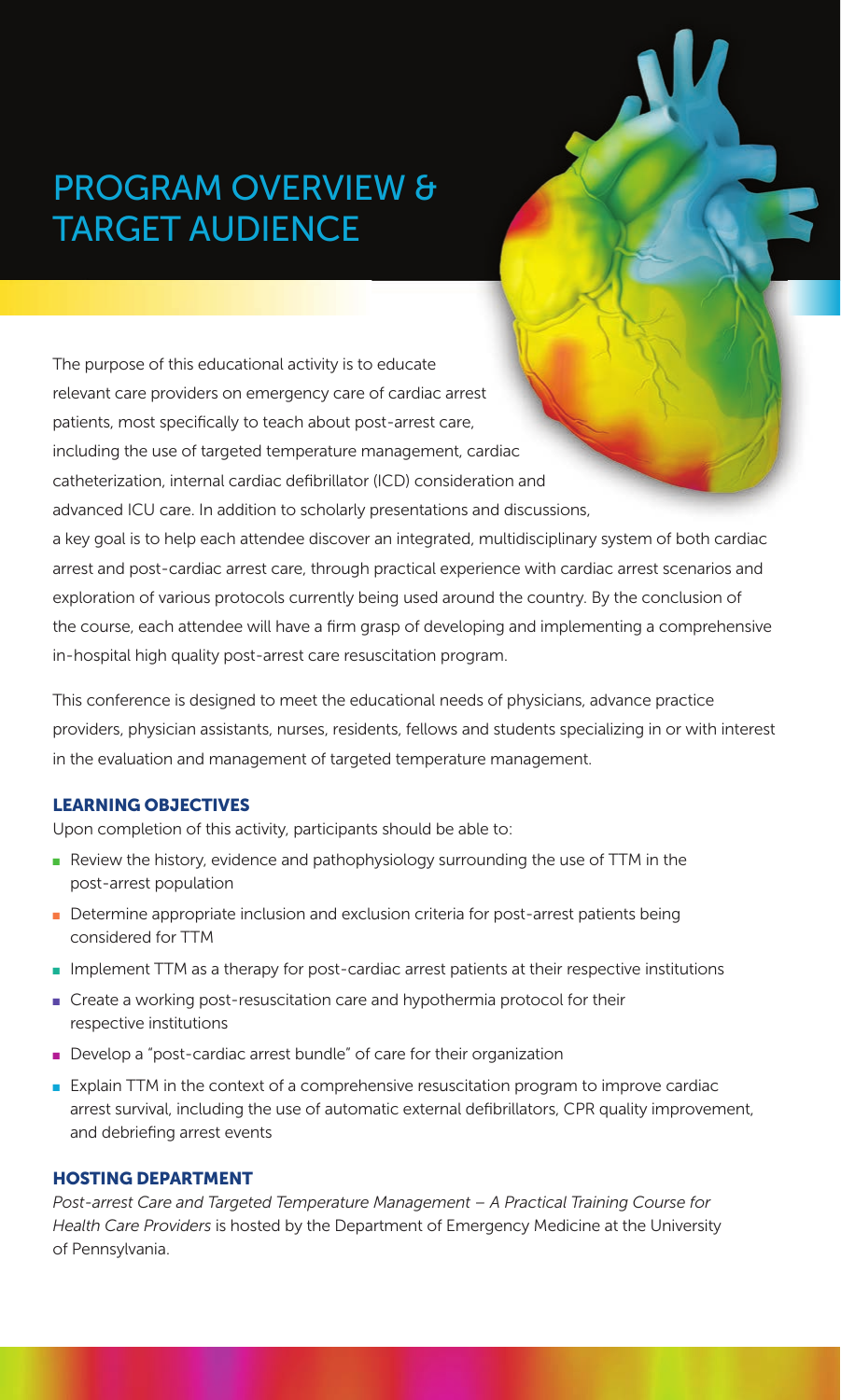# MARCH 19, 2021

9:00 AM – 3:00 PM EST

**This conference will be LIVE STREAMED LIVE STREAMED**



In support of improving patient care, Penn Medicine is jointly accredited by the Accreditation Council for Continuing Medical Education (ACCME), the Accreditation Council for Pharmacy Education (ACPE), and the American Nurses Credentialing Center (ANCC), to provide continuing education for the healthcare team.

### **DESIGNATION OF CREDIT**

**Physicians:** Penn Medicine designates this live activity for a maximum of 5.25 AMA PRA Category 1 *Credits™*. Physicians should claim only the credit commensurate with the extent of their participation in the activity.

**Nurses:** This program provides 5.25 contact hours.

**Physician Assistants:** AAPA accepts certificates of participation for educational activities certified for *AMA PRA Category 1 Credit™* from organizations accredited by ACCME or a recognized state medical society. PAs may receive a maximum of 5.25 Category 1 credits for completing this activity.

**Certificates and Transcripts:** After the conference has concluded, all participants will receive a follow-up email with instructions and a link with instructions on how to claim their credit. Once participants submit the request for credit, the earned credits will be available for viewing on your transcript or available for printing at *https://upenn.cloud-cme.com*. Please note that the individual certificate will not be mailed.

#### **CONFERENCE FORMAT**

**The Post-arrest Care and Targeted Temperature Management – A Practical Training Course for** *Health Care Providers* will be held virtually on Friday, March 19, 2021 by live stream only. The virtual presentation will follow the scheduled agenda in real time. Please Note: You must be signed into the live, virtual stream in real time (EST) in order to receive credit.

The registration fees for *Post-arrest Care and Targeted Temperature Management – A Practical Training Course for Health Care Providers* are \$95 for physicians and industry employees; \$65 for advance practice providers, physician assistants, nurses, residents, fellows and students.

The registration fee includes live stream access to the conference and access to view the presentations (slides) online. All pre-registered attendees will receive a link and instructions to sign-in and join the virtual conference no later than Wednesday, March 17, 2021. BE SURE TO CHECK YOUR SPAM BOX FOR EMAILS REGARDING THIS CONFERENCE.

Please register online at *https://upenn.cloud-cme.com/TTM2021*. See the registration form for mailing information if you must register through the mail. Please note: mailed registrations can take up to 7-21 business days before they are received. We are experiencing longer delays receiving mail due to the COVID-19 pandemic. We encourage all attendees to register online. All registrations will be confirmed by email as long as your registration is received no later than Wednesday, March 17, 2021.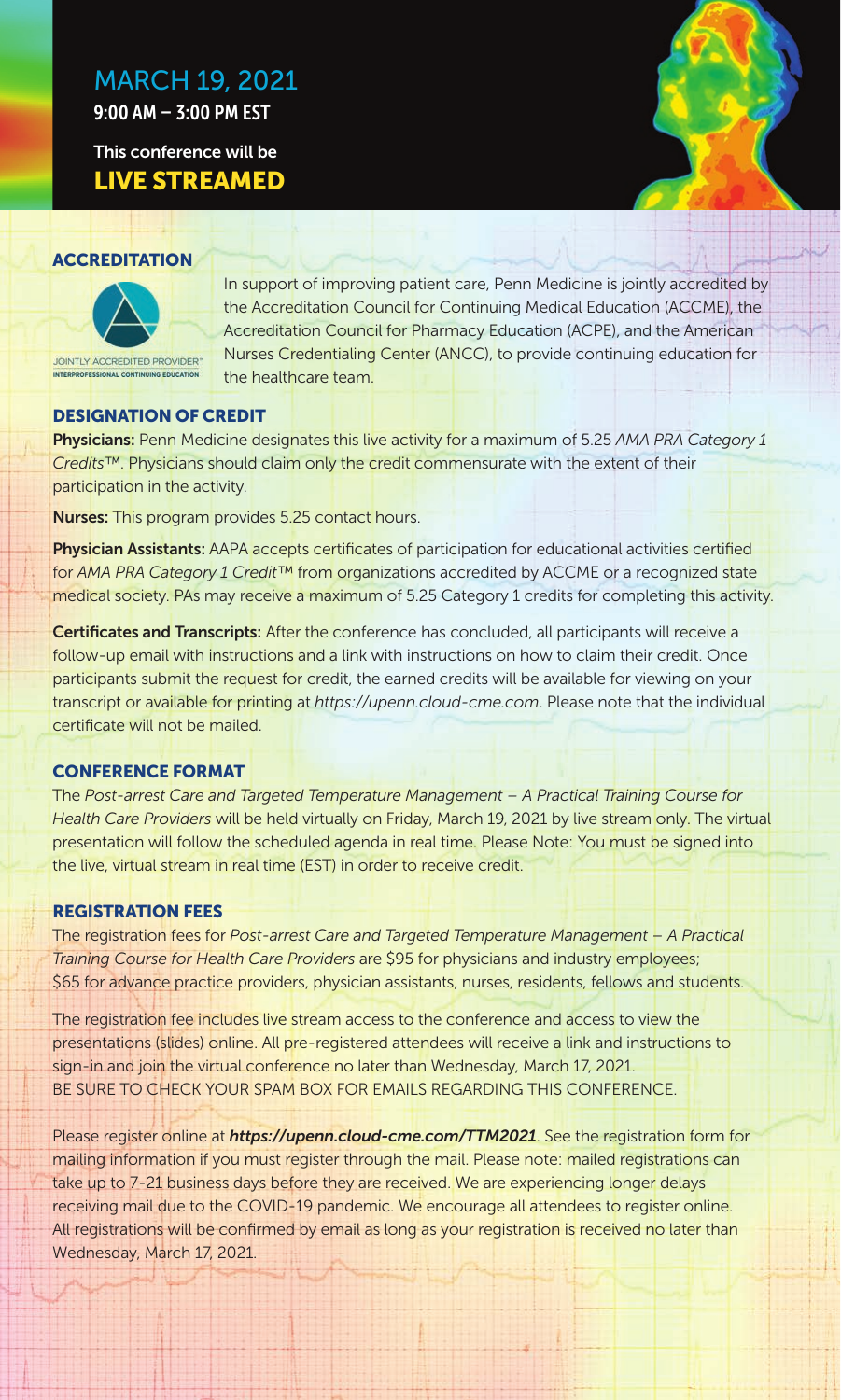

**Refund Policy:** In order to process refunds for course withdrawals, cancellations must be received in writing by March 5, 2021 (subject to a service charge of \$15.00). No refunds will be issued thereafter.

**Cancellation Policy:** The University reserves the right to cancel or postpone any course due to unforeseen circumstances. In the event of cancellation or postponement, the University will refund registration fees, but is not responsible for related costs or expenses to participants, including cancellation fees assessed by hotels, airlines, and travel agencies.

**DISCLOSURES** Penn Medicine, Office of Continuing Medical and Interprofessional Education, adheres to the *ACCME Standards for Commercial Support*. Faculty disclosure information will be made available in the conference materials and syllabus. Faculty members are also expected to disclose to participants any discussions of off-label and/or investigational uses of pharmaceutical products and devices within their presentations.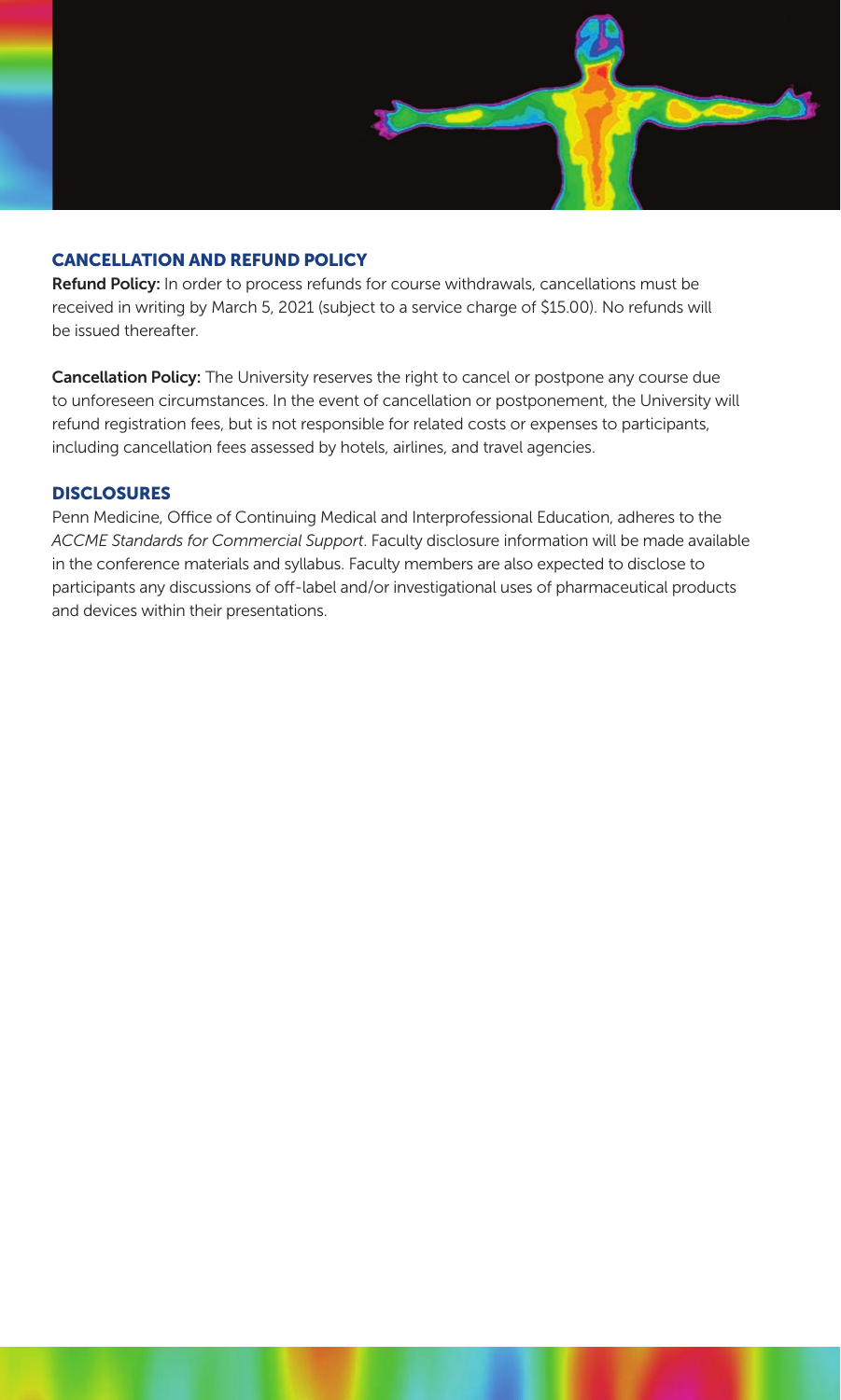# **FACULTY**

*With the exception of the guest faculty, the Course Directors & Faculty hold academic and/or clinical appointments from the Perelman School of Medicine at the University of Pennsylvania and Penn Medicine, Philadelphia, PA*

#### **CONFERENCE DIRECTOR**

**CONFERENCE DIRECTOR Benjamin S. Abella, MD, MPhil** *Professor, Emergency Medicine Attending Physician, Emergency Medicine Associate Scholar, Center for Clinical Epidemiology and Biostatistics Vice Chair of Research, Department of Emergency Medicine Director, Center for Resuscitation Science Medical Director, Penn Acute Research Collaboration (PARC)*

### **GUEST SPEAKER**

### **GUEST SPEAKER Joseph Tonna, MD, MS, FCCM, FACEP, FAAEM**

*Assistant Professor of Cardiothoracic Surgery and Emergency Medicine Medical Director, Cardiovascular ICU/Cardiothoracic Critical Care Associate Director of Extracorporeal Membrane Oxygenation (ECMO) Services Section Head of Cardiothoracic Critical Care University of Utah Salt Lake City, UT*

#### **SPEAKERS**

**SPEAKERS Ramani Balu, MD, PhD** *Assistant Professor of Neurology* 

*Attending Physician, Neuro ICU* 

#### **Julie Jablonski, DNP, RN, CCRN, CCNS\***

*Critical Care Nurse Systems Strategist University of Pennsylvania* 

#### **Daniel M. Kolansky, MD**

*Professor of Medicine Associate Chief of Clinical Affairs, Cardiovascular Medicine Director, Cardiac Care Unit* 

### **DISCUSSION GROUP FACULTY**

**DISCUSSION GROUP FACULTY Megan F. Burke, MD** *Fellow in Cardiovascular Medicine* 

**Oscar Mitchell, MD** *Fellow in Pulmonary and Critical Care Medicine* 

**Felipe Teran-Merino, MD** *Instructor A of Emergency Medicine* 

### **PATIENT SURVIVOR Samantha Fernandez Hernandez, MD**

*Neurology Resident Baylor College of Medicine Houston, TX*

\**Nurse Planner*

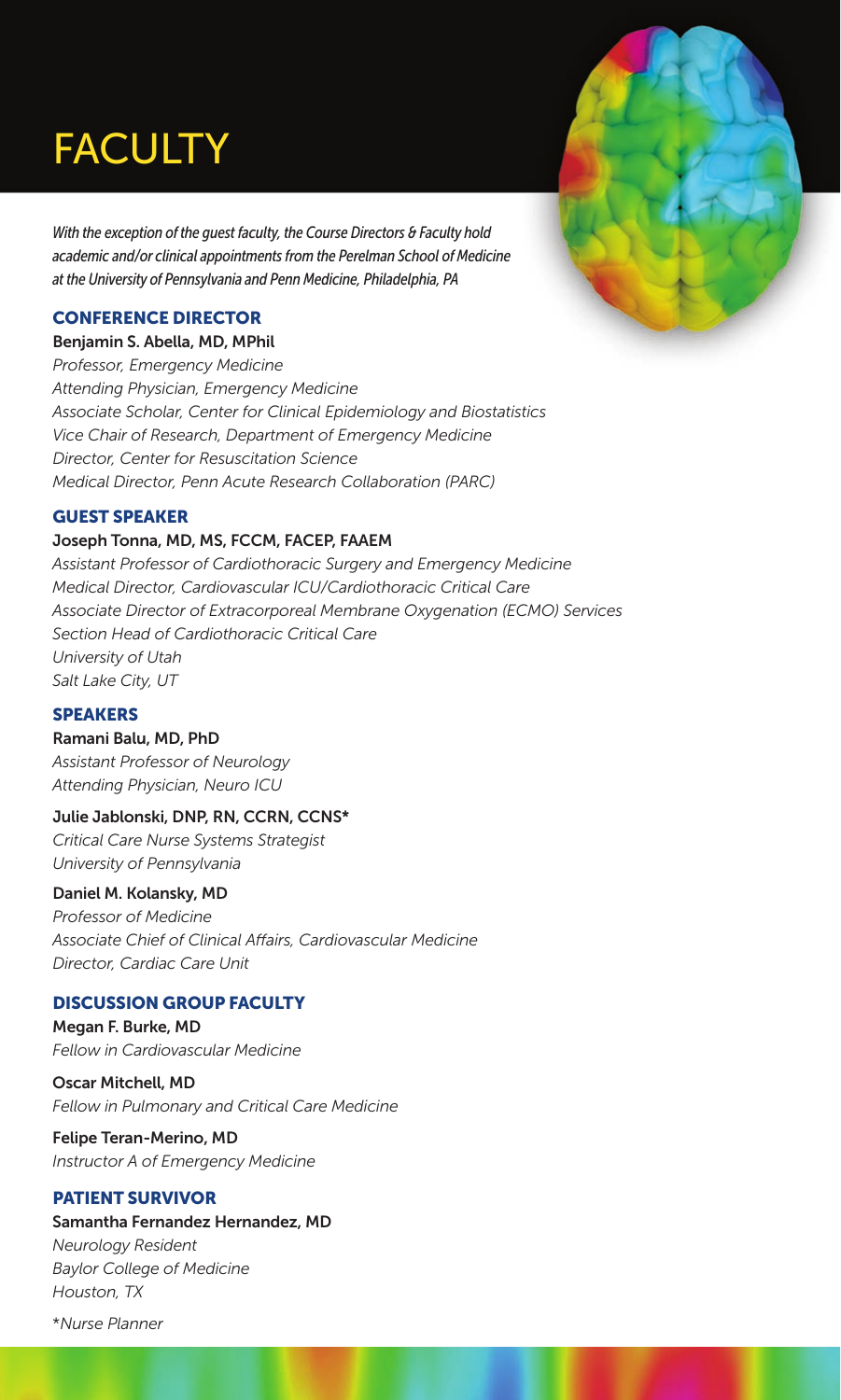### **VIRTUAL**

POST-ARREST CARE AND TARGETED TEMPERATURE MANAGEMENT A PRACTICAL TRAINING COURSE FOR HEALTH CARE PROVIDERS

# AGENDA

# FRIDAY, MARCH 19, 2021

| $8:45$ AM $-9:00$ AM                 | <b>Sign into Virtual Platform</b>                                                                              |  |  |
|--------------------------------------|----------------------------------------------------------------------------------------------------------------|--|--|
| $9:00$ AM $-9:15$ AM                 | Welcome<br>Benjamin Abella, MD, MPhil                                                                          |  |  |
| $9:15$ AM $-9:50$ AM                 | <b>Clinical Trials in Post-arrest Care and TTM</b><br>Benjamin Abella, MD, MPhil                               |  |  |
| $9:50$ AM $- 10:05$ AM               | <b>Cardiac Arrest Survivor</b><br>Samantha Hernandez, MD                                                       |  |  |
| $10:05$ AM $- 10:40$ AM              | <b>TTM and Neurologic Management</b><br>Ramani Balu, MD, PhD                                                   |  |  |
| $10:40$ AM $- 11:15$ AM              | <b>TTM and Cardiovascular Management</b><br>Daniel M. Kolansky, MD                                             |  |  |
| $11:15$ AM $- 11:30$ AM              | <b>Break</b>                                                                                                   |  |  |
| $11:30$ AM $- 12:05$ PM              | <b>Developing a Protocol and Supporting TTM Champions</b><br>Julie Jablonski, DNP, RN, CCRN, CCNS              |  |  |
| 12:05 PM - 12:45 PM                  | <b>Post-arrest Care for COVID-19 Patients</b><br>Benjamin Abella, MD, MPhil                                    |  |  |
| $12:45 \text{ PM} - 1:15 \text{ PM}$ | Lunch Break                                                                                                    |  |  |
| $1:15$ PM $-1:45$ PM                 | <b>Guest Lecture: ECMO for Cardiac Arrest and Post-arrest Care</b><br>Joseph Tonna, MD, MS, FCCM, FACEP, FAAEM |  |  |
| $1:45$ PM $- 3:15$ PM                | <b>Group Discussion in Virtual Breakouts</b>                                                                   |  |  |
|                                      | <b>DISCUSSION GROUP 1</b><br><b>Neurologic Prognostication and Withdrawal of Care</b>                          |  |  |
|                                      | <b>DISCUSSION GROUP 2</b><br><b>Solving Local Implementation Challenges</b>                                    |  |  |
|                                      | <b>DISCUSSION GROUP 3</b>                                                                                      |  |  |
|                                      | <b>Case Discussion A</b>                                                                                       |  |  |
|                                      | <b>DISCUSSION GROUP 4</b><br><b>Case Discussion B</b>                                                          |  |  |
| $3:15$ PM                            | Adjourn                                                                                                        |  |  |

NONDISCRIMINATION STATEMENT The University of Pennsylvania values diversity and seeks talented students, faculty, and staff from diverse backgrounds. The University of Pennsylvania does not discriminate on the basis of race, sex, sexual orientation, gender identity, religion, color, national or ethnic origin, age, disability, or status as a Vietnam Era Veteran or disabled veteran in the administration of educational policies, programs or activities; admissions policies; scholarship and loan awards; athletic, or other University administered programs or employment. Questions or complaints regarding this policy should be directed to Executive Director, Office of Affirmative Action and Equal Opportunity Programs, 3600 Chestnut Street, Sansom Place East Suite 228, Philadelphia, PA 19104-6106 or 215-898-6993 (Voice) or 215-898-7803 (TDD). www.upenn.edu/affirm-action.